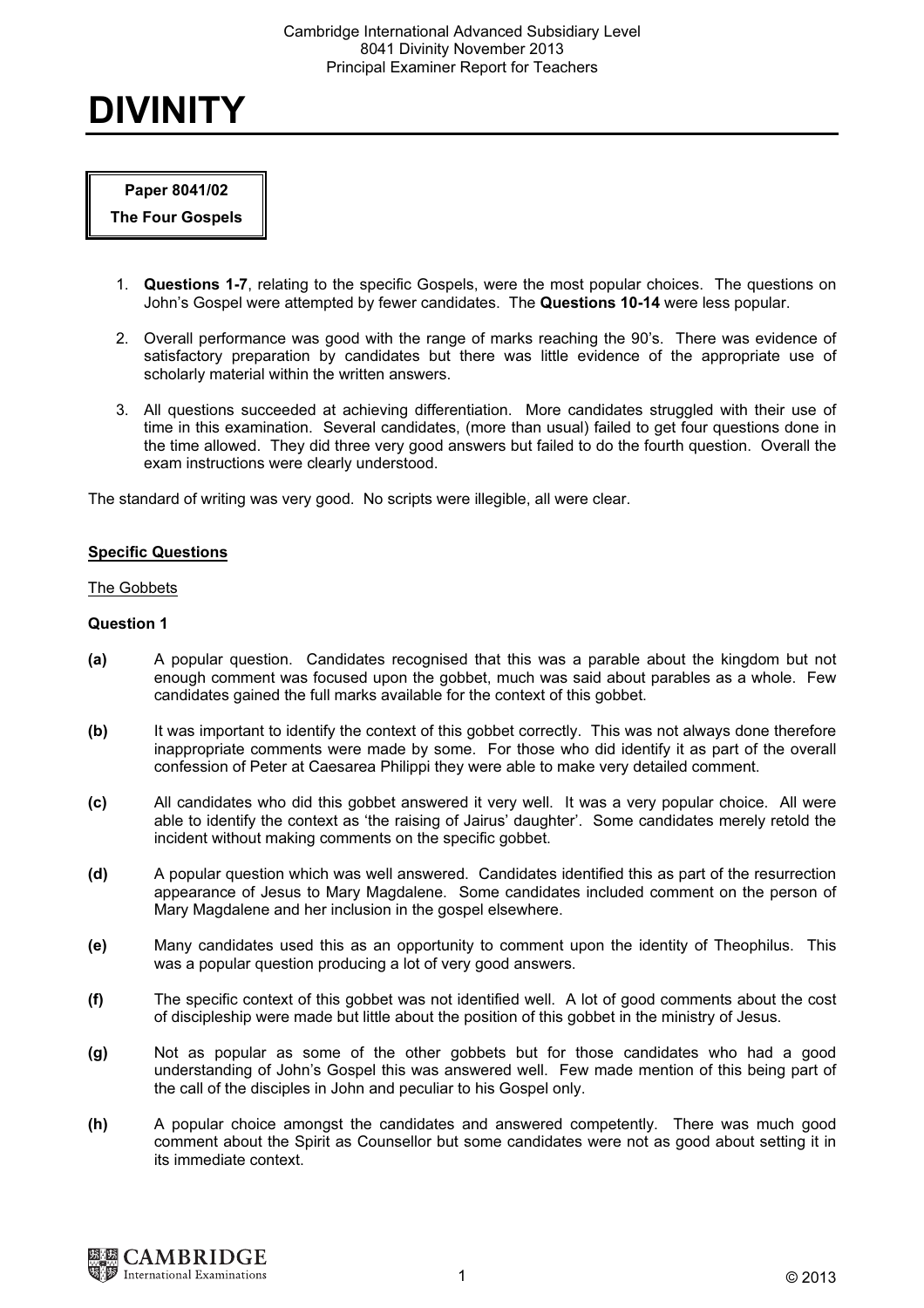#### Cambridge International Advanced Subsidiary Level 8041 Divinity November 2013 Principal Examiner Report for Teachers

# Essays

## Question 2

This was a very popular question. Candidates gave good answers on the whole as many identified the importance of the Sermon on the Mount as a key feature to the answer. Better answers included comment about the book having five 'sermons' and linked this with the Mosaic tradition. Some spoke about the early ecclesiastical matters.

# Question 3

There was some confusion of the Matthean parables with those found in the other Synoptic Gospels therefore some essays were not specific and did not answer the question asked. This was a popular question but few candidates elaborated on the distinctive nature of the parables found in Matthew. This question, on the whole, was not satisfactorily answered by all.

#### Question 4

This was a popular question which was well answered by many candidates. The dominance of the passion narrative in Mark was expanded and many also commented on the mental and emotional suffering of Jesus when he was rejected by his home town and his disciples.

#### Question 5

This question gave candidates the opportunity to discuss the role of Peter as a key member of the disciples. Generally this was well answered and candidates used the Petrine material to its best advantage. Many discussed the identity of John Mark and his relationship with Peter as well as showing that the gospel had the traits of being written as an eyewitness account. This question brought about some high scoring answers.

#### Question 6

Questions on Luke are always very popular choices but, as with answers to Question 3, the importance of this question was to deal with the distinctive nature of the Lukan teaching on the kingdom of God. It was important not to just write about the kingdom of God in general.

# Question 7

This was a very popular question and was generally well answered by all who attempted it. Many expanded upon the role of Mary and Elizabeth in Luke's birth narrative. Fewer candidates spoke about the role of other women who are found in Luke but all comments were relevant.

# Question 8

This question was about the authorship of John. Fewer candidates attempted this, as questions about John's Gospel are not as popular as questions about the Synoptic Gospels. On the whole it was clear that those who did answer it were well prepared for this.

#### Question 9

This was not a very popular choice of question but those who did attempt it needed to be more specific to the relevant passages. Many spoke about the significance of the prologue as setting the scene as a spiritual gospel and they mentioned Jesus' encounter with Nicodemus but few developed deeper answers. There was a wide range of material which could have been commented on but did not get any mention.

#### Question 10

This was a popular choice amongst the questions which are not specific to one gospel. This was largely well answered and much was written about the Jewish traditions and customs.